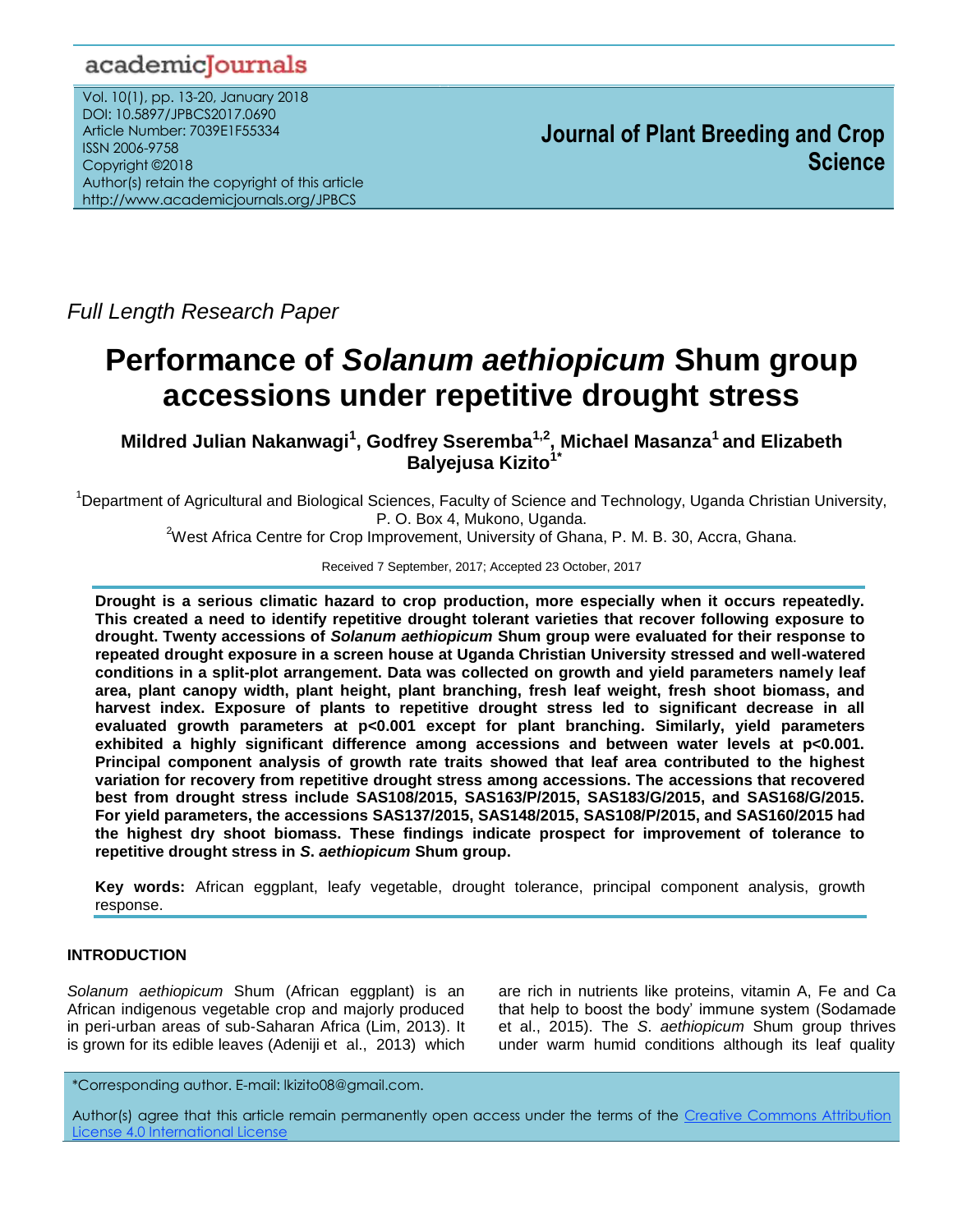quality and yield are affected by limited water supply during growth. According to Kumar et al. (2012), leafy vegetables are more susceptible to moisture deficit stress than other crops owing to wilting effects that reduce market value. More so, repetitive drought episodes within a cropping cycle are common as one of the major aspects of climate change but the associated crop performance effects in the *S*. *aethiopicum* had not been investigated (Mwaura and Okoboi, 2014). The drought periods recurring in an irregular manner can significantly affect the crop physiological and morphological appearance; hence, leading to a reduction in both growth rate and yield (Kumar, 2013). Agricultural regions affected by drought can experience yield losses of over 50% (Bahadur et al., 2011). The low yields of green leafy vegetables due to drought exposes many people to the danger of food and nutrition insecurity (Lotter et al., 2014). For that reason, vegetables are usually grown during rainy seasons or where there is a reliable source of water for production. In dry seasons, farmers usually grow their vegetables only near wetlands or swamps (Lim, 2013). Nonetheless, *S*. *aethiopicum* is an affordable leafy vegetable whose increased production and consumption could lead to dietary improvement (Pincus, 2015).

Among the morphological traits affected by drought, shoot and leaf growth is often more inhibited compared to root growth. This occurs as a result of impaired mitosis of cell thereby reducing plant height, leaf area and crop growth (Sudarmonowat et al., 2012). There is insufficient knowledge on the performance of *S*. *aethiopicum* Shum group under repetitive drought stress. This is compounded by the lack of information on availability of drought tolerant germplasm, making it difficult to develop new varieties. The main objective of this study was to identify *S*. *aethiopicum* accessions that could recover from repetitive drought stress. Specifically, the objectives of the study were to determine the effect of repetitive drought stress on (i) growth rate and (ii) yield of *S*. *aethiopicum* Shum group accessions. Knowing repetitive drought resistant accessions could guide breeders in developing climate smart varieties (Schafleitner et al., 2015).

## **MATERIALS AND METHODS**

## **Study location and experimental materials**

The study was conducted at Uganda Christian University, Mukono in the screen house. Mukono is located in the central part of the country approximately 27 km East of Kampala. It lies at an altitude of 1158 to 1219 m above sea level. Mukono receives two wet seasons with an annual rainfall ranging between 1100 and 1400 mm. The temperature ranges between 21 and 29°C with coordinates 00°20'N 32°45'E. The experiment was carried out between November 2016 and April 2017, during which the range day screen house temperature and relative humidity were 18.1 to 51.5°C and 28.5 to 87%, respectively. Twenty *S. aethiopicum* Shum group accessions (Table 1) used in this study were obtained

from seed bank at the Department of Agricultural and Biological Sciences, Uganda Christian University. The study accessions differed morpho-agronomically (Sseremba et al., 2017).

#### **Experimental design**

A factorial experiment composed of accessions and moisture deficit stress was laid in a split-plot arrangement with 2 replications. The main plot factor was moisture deficit stress with 2 levels namely, stressed (25% field capacity, FC) and well-watered (100% FC). An earlier study by Kesiime (2016) showed that the 25% FC imposes sufficient drought stress to enable cultivar discrimination in a related species, *S*. *tuberosum*. The sub-plot factor was the accessions (genotypes) with 20 levels. Each sub-plot consisted of 3 potted plants of a genotype.

#### **Determining field capacity**

The FC was estimated as earlier applied by Kesiime et al. (2016) and it is briefly described here. A sample of soil was put in the weighed container (W1) and weight of the soil sample plus the container was gotten (W2) using a weighing balance. The soil sample was oven dried for 24 h at a temperature of 105°C (Govet et al., 2010) followed by re-weighing (weight of the dried soil plus the container, W3). The dried soil sample was poured in the sieve and a known quantity of water  $(Wt_1)$  left to run through. The experiment was left to stand until the water has completely drained from the soil. Seeped-out water was recorded using a measuring cylinder (Wt<sub>2</sub>). The FC was then calculated as follows; =  $Wt1$  - $Wt2$ . The estimated FC was used to calculate the amount of water to use in the pots at particular intervals (to apply the repetitive drought stress). For 10 kg of potting substrate, the 100% FC was estimated to be 2.4 L, while 25% was estimated 0.6 L.

#### **Preparing potting substrate**

A potting substrate composed of a mixture of topsoil and well decomposed cow dung manure in a ratio (3 soil:1 manure). Before its potting, the substrate was steam-sterilized to kill off any pathogenic organisms and weed seeds. Each pot (polythene type) was filled with 10 kg of the soil mixture. The uniformly filled pots were then arranged according to the split-plot design. The pots were spaced 45 and 15 cm between and within sub-plots, respectively.

#### **Raising seedlings and transplanting**

One hundred seeds per accession were sown in well-labeled and large pots for raising seedlings in the screen house. In the nursery, routine management practices were carried out to ensure proper growth. Transplanting seedlings to pots was carried out at 4 weeks after sowing (4 to 5 leaf stage). During transplanting, seedlings with uniform growth per accession were selected. Potted plants were provided with 4 g of fertilizer N.P.K (17:17:17) per pot on a fortnightly basis. Spraying against insect pests and mites was done every 2 weeks using dimethoate and cypermethrin.

#### **Applying repetitive drought stress**

Watering of the transplanted seedlings was done on a daily basis until one week after transplanting (WAT) to ensure proper seedling establishment. At the end of the first WAT, the *ad libitum* (unrestricted) watering was stopped for the next one week, at the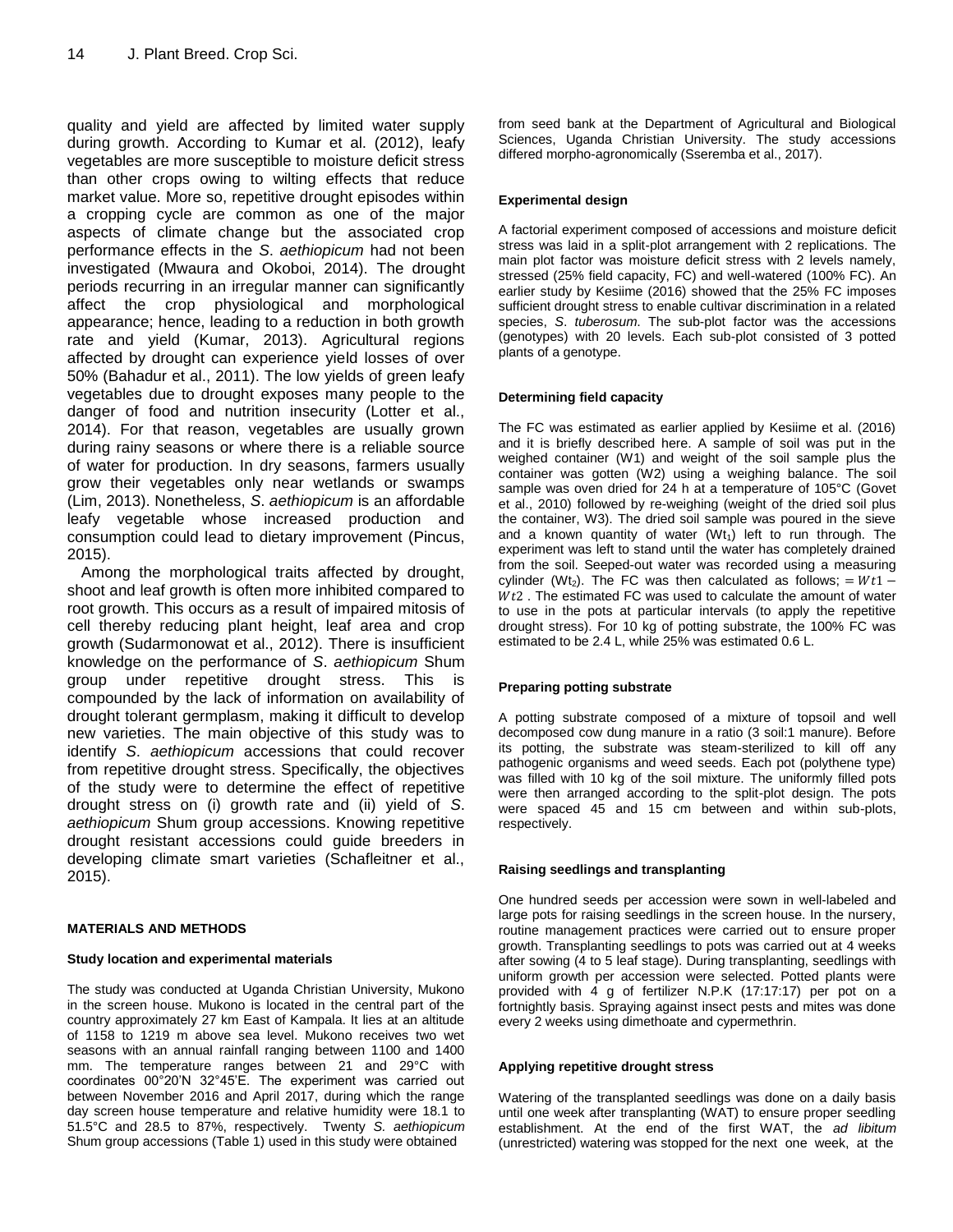| <b>Accession code</b> | Name          | <b>Accession code</b> | <b>Name</b>   |
|-----------------------|---------------|-----------------------|---------------|
| G1                    | SAS168/G/2015 | G11                   | SAS148/2015   |
| G <sub>2</sub>        | SAS183/G/2015 | G12                   | SAS145/2015   |
| G3                    | SAS163/2015   | G <sub>13</sub>       | SAS168/P/2015 |
| G4                    | SAS163/P/2015 | G14                   | SAS184/G/2015 |
| G5                    | SAS157/P/2015 | G15                   | SAS137/2015   |
| G6                    | SAS160/2015   | G16                   | SAS184/P/2015 |
| G7                    | SAS163/G/2015 | G17                   | SAS141/2015   |
| G8                    | SAS183/P/2015 | G18                   | SAS108/P/2015 |
| G9                    | SAS108/2015   | G19                   | SAS185/G/2015 |
| G <sub>10</sub>       | SAS157/G/2015 | G <sub>20</sub>       | SAS185/P/2015 |

**Table 1.** The different accessions used in the study.

Extracted and modified from Sseremba et al. (2017).

end of which the 2 water deficit stress treatments namely wellwatered or 100% FC (2.4 L/pot) and stressed or 25% FC (0.6 L/pot) were introduced. From 2 WAT, the watering was carried out once every week at specific drought stress levels. The repeated 7-day intervals among watering treatment points constituted the repetitive drought stress.

#### **Data collection**

#### *Effect of repetitive drought stress on growth rate*

Data on growth parameters was collected before re-watering at the end of 3rd, 5th and 7th WAT. The morphological attributes for growth rate that were evaluated include leaf length (cm) and leaf width (cm) to obtain leaf area (cm<sup>2</sup>) by multiplying the length by width, number of leaves per plant, plant height (cm), plant branching (number of branches per plant) and plant canopy width (cm). The observational unit was an individual plant in a polythene pot.

## *Effect of repetitive drought on yield*

At 7 WAT, the following yield traits were measured, namely, leaf weight (g) and shoot weight (g). In addition, harvest index (HI) was calculated. During the harvesting, the weight measurements were immediately taken (before getting scotched) using a highly sensitive weighing balance (Mettler Teledo, EL 303 Max 320 g,  $d = 0.001$  g). For leaf weight (fresh weight), 5 most fully open leaves (N=5) from top of the plant were picked at 7 WAT, weighed and mean values recorded per plant. The shoot was cut from the soil level of a pot at harvest at 7 WAT and immediately weighed together with corresponding leaves that had already been removed for leaf weights. The harvest index (HI) was obtained using the following formula:

$$
HI = \frac{LPP \times LW}{SW}
$$

where LPP represents the number of leaves per plant, LW represents the leaf weight and SW represents the shoot weight.

#### **Data analysis**

An analysis of variance (ANOVA) was performed in GenStat statistical computer package (12th edition, version 2; VSN

International Ltd, 2009) to examine variations among accessions. The following split-plot linear models were analyzed: (i) Split-plot design [replications (blocks) as a factor]:  $y_{ijk} = \mu + R_i + W_j + G_k +$  $\varepsilon_{ijk}$  and (ii) Split-plot design (blocks not a factor);  $y_{ijk} = \mu + \mu W_i + \mu$  $G_k + \varepsilon_{ik}$ ; where y is the variable recorded,  $\mu$  is the overall mean, R stands for replications,  $W$  is the water deficit level,  $G$  refers to access ions and  $\epsilon$  the random error. The replication was considered as a random factor, and in both models, the water deficit stress and accession were considered as fixed factors. Mean values of accession performance for different traits at each moisture deficit level were computed. Principal component analysis (PCA) was also carried out in GenStat on traits where significant variation (at  $\alpha$  = 5%) was observed from the ANOVA (F-test) to identify parameters that account for most of variation among the study accessions.

#### **RESULTS**

#### **Effect of repetitive drought stress on growth rate**

Blocking had no significant effect on growth parameters and results from the first model that had considered blocking as a factor are not presented. Based on results of the second model (blocks not a factor), there was a significant difference between the stressed and wellwatered plants (p<0.05) for all the measured growth parameters, except for plant branching. At least, 2 accessions were also significantly different for each of the growth parameters measured within drought stressed (p<0.05) and well-watered (p<0.05) plants.

#### *Three weeks after transplanting (3 WAT)*

The control (100% FC) showed a mean; leaf area of 98.91 cm<sup>2</sup>, number of leaves 17, plant height of 7.89 cm, plant canopy of 25.12 cm and plant branching of 6. The stressed plants showed a mean; leaf area of 34.83 cm, number of leaves of 11, plant height of 5.40 cm, plant canopy of 20.84 cm and plant branching of 4.The mean difference in leaf area was  $34.82 \pm 7.49$  cm<sup>2</sup>, number of leaves was  $6 \pm 2$ , plant height was  $2.49 \pm 1.38$  cm, plant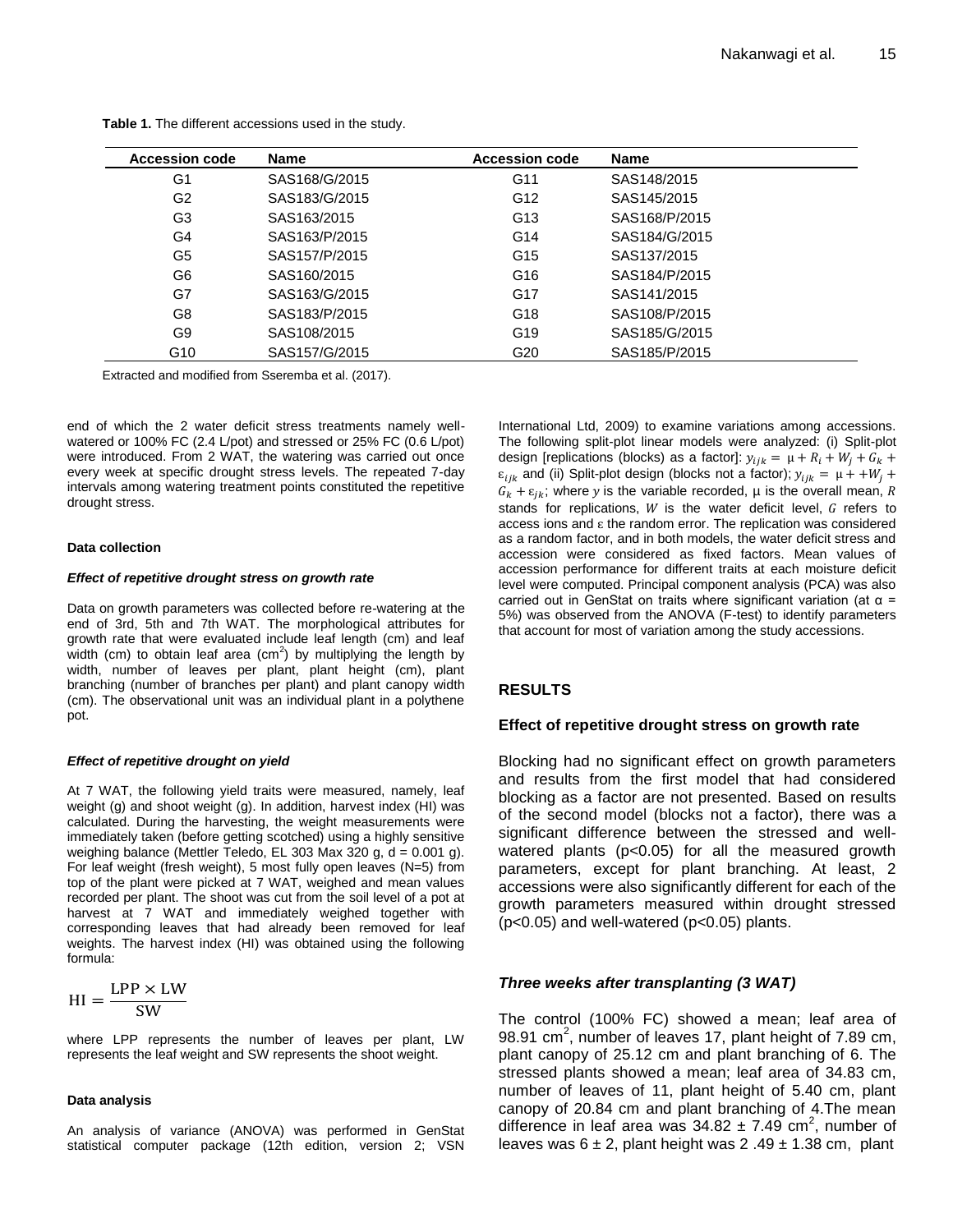| <b>Growth traits</b> | PC <sub>1</sub> | PC <sub>2</sub> | PC <sub>3</sub> | PC4      |
|----------------------|-----------------|-----------------|-----------------|----------|
| % variation          | 80.230          | 7.740           | 5.170           | 3.390    |
| LA 3WAT              | $-0.202$        | 0.667           | 0.653           | 0.217    |
| LA 5WAT              | $-0.594$        | 0.471           | $-0.646$        | 0.010    |
| LA 7WAT              | $-0.777$        | $-0.531$        | 0.317           | $-0.097$ |
| LPP_3WAT             | 0.008           | 0.058           | 0.011           | $-0.208$ |
| LPP 5WAT             | 0.013           | 0.070           | 0.009           | $-0.379$ |
| LPP_7WAT             | 0.038           | 0.134           | 0.001           | $-0.759$ |
| PB 3WAT              | 0.002           | 0.011           | 0.007           | $-0.043$ |
| PB 5WAT              | 0.004           | 0.017           | 0.006           | $-0.049$ |
| PB 7WAT              | 0.005           | 0.013           | 0.006           | $-0.058$ |
| PH 3WAT              | 0.001           | 0.032           | 0.046           | $-0.067$ |
| PH 5WAT              | $-0.005$        | 0.059           | 0.105           | $-0.225$ |
| PH 7WAT              | $-0.025$        | 0.122           | 0.202           | $-0.343$ |
| PW 3WAT              | $-0.017$        | 0.075           | 0.035           | $-0.025$ |
| PW_7WAT              | $-0.030$        | 0.004           | $-0.022$        | $-0.009$ |

**Table 2.** The first four components based on principal component analysis.

canopy was  $4.28 \pm 0.11$  cm and plant branching was  $1 \pm$ 0.3 (control minus 25% FC). Generally, repetitive drought had most effect on the evaluated traits at 25% FC except for plant branching. However, there was a significant difference among accessions and the different water levels (p<0.05).

## *Five weeks after transplanting (5 WAT)*

The control (100% FC) showed a mean; leaf area of 179.35  $cm<sup>2</sup>$ , number of leaves of 30, plant height of 20.42 cm, plant canopy of 30.81 cm and plant branching of 9. The stressed plants showed a mean; leaf area of 69.92, number of leaves of 20, plant height of 12.72, plant canopy of 26.35 cm and plant branching of 7. The mean difference in leaf area was  $69.92 \pm 24.11$  cm<sup>2</sup>, number of leaves was 10  $\pm$  2, plant height was 7.71  $\pm$  2.31 cm, plant canopy was 4.47  $\pm$  0.5 cm and plant branching was 1  $\pm$ 0.1 (control minus 25% FC). Generally, repetitive drought had its most effect on all traits at 25% FC except for plant branching that was not affected. However, there was a significant difference among accessions and the different water levels.

## *Seven weeks after transplanting (7 WAT)*

The control (100% FC) showed a mean; leaf area of 209.56 cm<sup>2</sup>, number of leaves of 47, plant height of 37.54 cm, plant canopy of 34.83 cm and plant branching of 11. The stressed plants showed a mean; leaf area of 77.91, number of leaves of 31, plant height of 21.99 cm, plant canopy of 30.34 cm and plant branching of 10. The mean difference in leaf area was  $77.91 \pm 32.9$  cm<sup>2</sup>, number of leaves was  $17 \pm 4$ , plant canopy was  $4.49 \pm 0.52$  cm, plant height was  $15.54 \pm 2.40$  cm and plant branching

was 1  $\pm$  0.2 (control minus 25% FC). Generally, repetitive drought had most effect on all evaluated traits except for plant branching at 25% FC. However, there was a significant difference among accessions and the different water levels.

## *Principal Component Analysis (PCA) of growth parameters*

A PCA was used to identify traits that can distinguish among accessions under repetitive drought stress. From Table 2, the first PCA produced the highest loadings for leaf area (LA); LA at 7 WAT was leading (loading -0.777) followed by LA at 5 WAT (loading -0.594) and LA at 3 WAT (loading -0.202).

Based on the obtained results from the separation of means and the PCA, leaf area was used as a basis for selection of repetitive drought stress tolerant accessions. An average of the leaf area at different stages (3 WAT, 5 WAT and 7 WAT) was gotten for both control and stressed plants. The average difference between the control and the stressed plants was calculated. Accessions with the smallest difference in performance under stressed and well-watered conditions were considered best performing, and vice versa. The smallest mean difference was observed in SAS183/G/20150, SAS163/P/2015, and SAS137/2015, while the largest mean difference was observed in SAS168/G/2015, SAS160/2015, and SAS183/G/2015. This is summarised in Figure 1.

## **Effect of repetitive drought on yield**

All yield parameters exhibited a highly significant difference among accessions and between water levels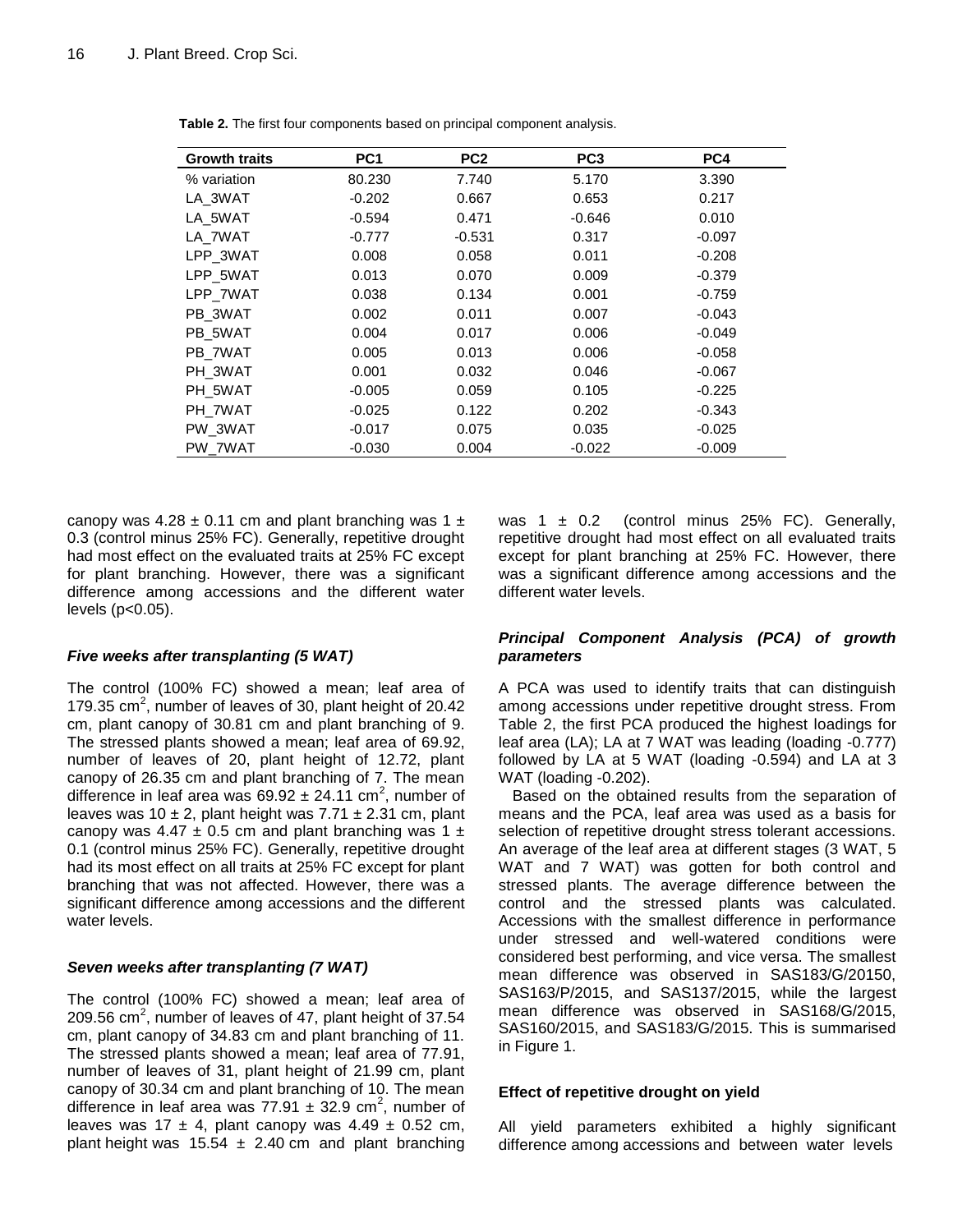

**Figure 1.** The effect of drought on the growth rate of 20 accessions of *S. aethiopicum* basing on leaf area. G1, SAS168/G/2015; G2, SAS183/G/2015; G3, SAS163/2015; G4, SAS163/P/2015; G5, SAS157/P/2015; G6, SAS160/2015; G7, SAS163/G/2015; G8, SAS183/P/2015; G9, SAS108/2015; G10, SAS157/G/2015; G11, SAS148/2015; G12, SAS145/2015; G13, SAS168/P/2015; G14, SAS184/G/2015; G15, SAS137/2015; G16, SAS184/P/2015; G17, SAS141/2015; G18, SAS108/P/2015; G19, SAS185/G/2015; G20, SAS185/P/2015.

(p<0.001). The control (100% FC) showed a mean leaf fresh weight of 4.14 g, while the stressed showed a mean of 2.74 g. The mean difference in leaf fresh weight was 1.40  $\pm$  0.53 g, (control minus 25% FC). The control (100% FC) showed a mean fresh shoot biomass of 206.34 g, whereas the stressed showed a mean of 19.93 g. The mean difference in fresh shoot biomass was 186.41  $\pm$  36.43 g (control minus 25% FC). The control

(100% FC) showed a mean harvest index of 0.94, whereas the stressed showed a mean of 4.14. The mean difference in harvest index was -3.20  $\pm$  0.95 (control minus 25% FC) with the largest harvest index of 2.09 and the smallest harvest index being -4.66. Therefore, based on the dry shoot biomass the accessions that performed best were SAS137/2015, SAS148/2015, SAS108/P/2015, and SAS160/2015 (Table 3).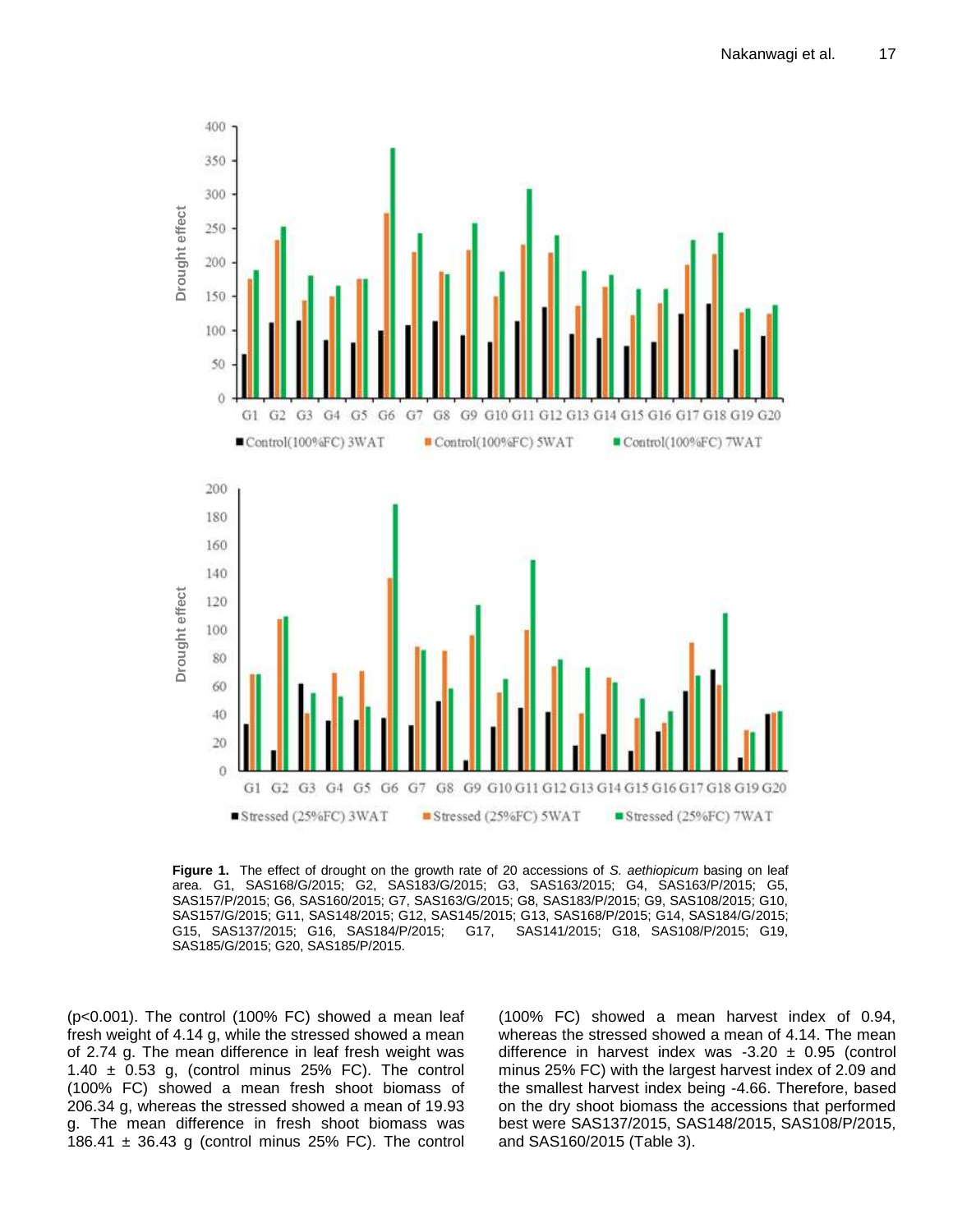| <b>Accession</b> | Fresh leaf weight        |                 | Shoot biomass (fresh)      |                |                          | <b>Harvest index</b>       |         |                          |                            |
|------------------|--------------------------|-----------------|----------------------------|----------------|--------------------------|----------------------------|---------|--------------------------|----------------------------|
|                  | <b>Control</b>           | <b>Stressed</b> | <b>Separation of means</b> | <b>Control</b> | <b>Stressed</b>          | <b>Separation of means</b> | Control | <b>Stressed</b>          | <b>Separation of means</b> |
| SAS168/G/2015    | 4.03                     | 2.69            | 1.34                       | 181.33         | 18.17                    | 163.17                     | 1.08    | 4.26                     | $-3.18$                    |
| SAS183/G/2015    | 4.83                     | 3.50            | 1.33                       | 230.67         | 18.00                    | 212.67                     | 0.84    | 4.56                     | $-3.72$                    |
| SAS163/2015      | 3.05                     | 2.05            | 1.00                       | 278.17         | 18.83                    | 259.33                     | 0.50    | 4.26                     | $-3.76$                    |
| SAS163/P/2015    | 4.18                     | 2.75            | 1.42                       | 158.83         | 18.17                    | 140.67                     | 0.81    | 3.89                     | $-3.08$                    |
| SAS157/P/2015    | 4.26                     | 2.58            | 1.68                       | 232.67         | 20.17                    | 212.50                     | 0.89    | 4.47                     | $-3.58$                    |
| SAS160/2015      | 5.69                     | 3.87            | 1.82                       | 149.33         | 19.67                    | 129.67                     | 1.54    | 5.96                     | $-4.42$                    |
| SAS163/G/2015    | 4.73                     | 2.95            | 1.78                       | 207.40         | 19.60                    | 187.80                     | 1.01    | 3.77                     | $-2.76$                    |
| SAS183/P/2015    | 3.78                     | 2.44            | 1.34                       | 254.83         | 21.17                    | 233.67                     | 0.73    | 3.42                     | $-2.69$                    |
| SAS108/2015      | 3.59                     | 2.52            | 1.08                       | 206.17         | 19.17                    | 187.00                     | 0.66    | 2.75                     | $-2.09$                    |
| SAS157/G/2015    | 3.87                     | 2.70            | 1.17                       | 183.00         | 20.83                    | 162.17                     | 1.03    | 4.33                     | $-3.30$                    |
| SAS148/2015      | 4.86                     | 3.05            | 1.81                       | 197.67         | 16.00                    | 181.67                     | 0.70    | 2.87                     | $-2.17$                    |
| SAS145/2015      | 7.03                     | 3.43            | 3.60                       | 204.17         | 23.83                    | 180.33                     | 1.23    | 3.78                     | $-2.55$                    |
| SAS168/P/2015    | 3.09                     | 2.17            | 0.93                       | 213.67         | 22.17                    | 191.50                     | 0.70    | 3.29                     | $-2.60$                    |
| SAS184/G/2015    | 4.11                     | 2.74            | 1.37                       | 259.17         | 22.00                    | 237.17                     | 0.84    | 4.44                     | $-3.60$                    |
| SAS137/2015      | 3.46                     | 2.41            | 1.05                       | 156.33         | 22.00                    | 134.33                     | 1.58    | 3.88                     | $-2.30$                    |
| SAS184/P/2015    | 3.09                     | 2.44            | 0.65                       | 227.33         | 20.50                    | 206.83                     | 0.80    | 3.89                     | $-3.09$                    |
| SAS141/2015      | 3.76                     | 2.62            | 1.14                       | 194.50         | 20.50                    | 174.00                     | 0.95    | 3.26                     | $-2.31$                    |
| SAS108/P/2015    | 5.51                     | 3.87            | 1.64                       | 157.50         | 19.83                    | 137.67                     | 1.00    | 4.54                     | $-3.54$                    |
| SAS185/G/2015    | 3.12                     | 2.20            | 0.92                       | 218.00         | 18.83                    | 199.17                     | 0.89    | 5.55                     | $-4.66$                    |
| SAS185/P/2015    | 2.66                     | 1.77            | 0.88                       | 216.00         | 19.17                    | 196.83                     | 1.01    | 5.54                     | $-4.53$                    |
| F. pr            | $\overline{\phantom{a}}$ |                 | $-.001$                    |                | $\overline{\phantom{a}}$ | $-.001$                    |         | $\overline{\phantom{a}}$ | $-.001$                    |
| CV%              |                          |                 | 15.1                       |                | $\overline{\phantom{a}}$ | 12.5                       |         |                          | 29.3                       |
| S.E              |                          |                 | 0.5176                     |                |                          | 14.107                     |         |                          | 0.744                      |
| LSD (5%)         |                          |                 | 0.4167                     |                |                          | 3.607                      |         |                          | 0.1901                     |

**Table 3.** Mean performance of yield parameters at 7 weeks after transplanting under 25% field capacity.

#### **DISCUSSION**

## **Effect of repetitive drought on the growth parameters**

Drought stress often affects plant morphological traits (Tuberosa, 2012). The studied growth response parameters were number of leaves,

plant height, plant canopy, leaf area and plant branching among accessions and the different water levels in the above mentioned traits. Repetitive drought had most effect on growth rate traits at 25 % FC and less effect was observed at 75 % FC. This implies that growth rate is dependent on the level of water stress. Drought has been widely reported to hinder growth (Ekren et al., 2012; Hassan et al., 2012; Muscolo et al., 2015). The growth rate reduction in particular parameters such as leaf area could be a means by which a plant adapts to repetitive drought stress as the plant reduces water loss through evapotranspiration (Ali and Hassan, 2014). The reduced leaf area seems to be the best adaptive trait in response to repetitive drought stress in *S.*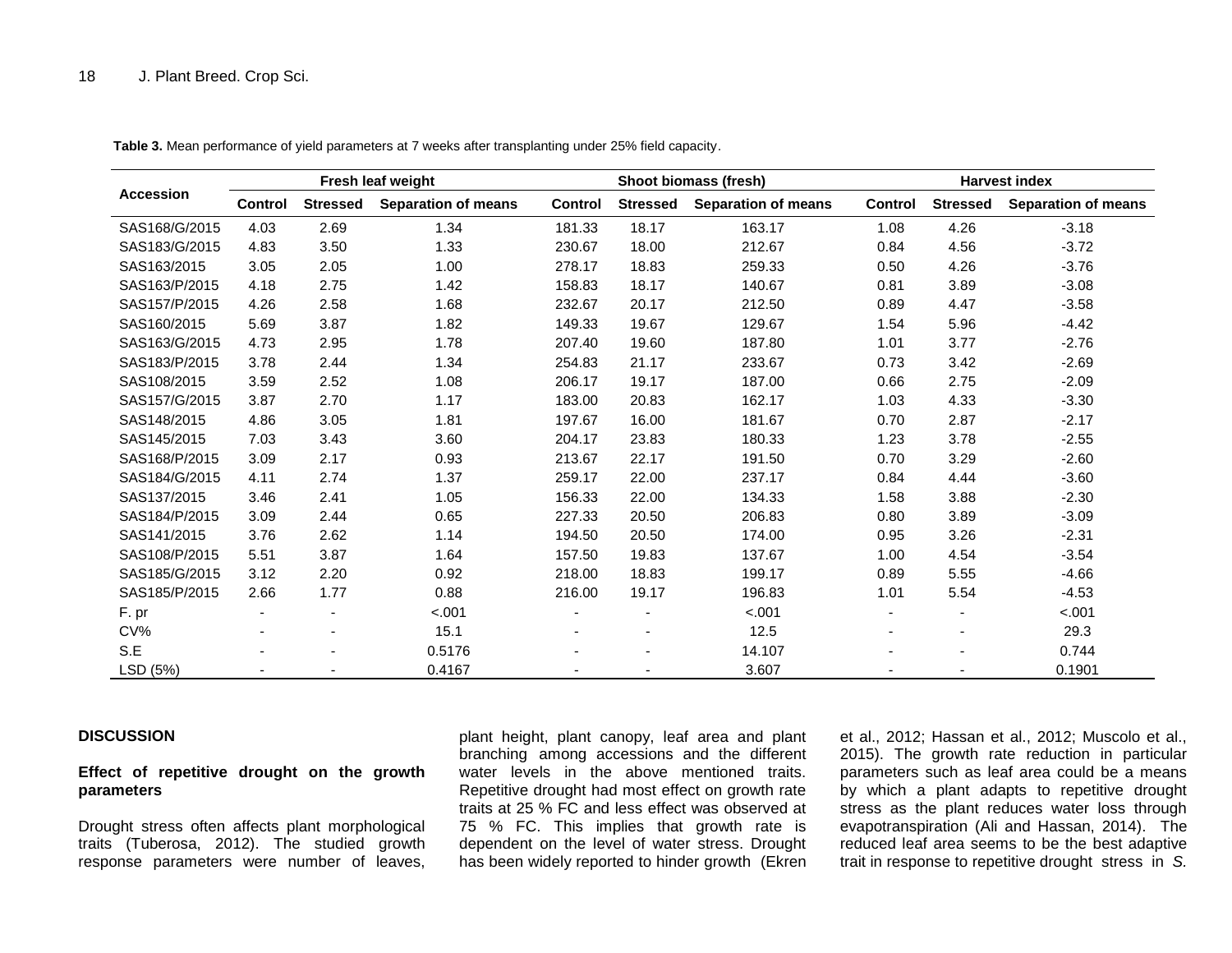*aethiopicum* Shum group accessions. The reduction in the number of leaves under repetitive drought stress is another measure plants use to reduce the surface area available for transpiration as reported in willows (Pucholt et al., 2015). There was an effect of repetitive drought on plant height at 25% FC. This is possibly due to decrease in both cell growth and development as a result of decrease in turgor (Ali and Hassan, 2014). According to Ali and Hassan (2014), the hindrance in cell growth leads to a decrease in plant height. There was no effect of repetitive drought on plant branching. However, there was a significant difference among accessions, without regard to moisture stress level. This finding is similar to the observations made in *Coriandrum sativum* by Ali and Hassan (2014). This suggests that plant branching as a trait may be more influenced genetically than by the environment.

There was significant growth for all accessions as measured using different traits from one to another phase of re-watering. This shows that a small rainfall pulse could induce a rapid response which quickly triggers plant growth in order for plants to survive. This implies that *S. aethiopicum* Shum group could be a suitable crop for drought-prone agro-ecologies (Mbadianya et al., 2013). Plants at 7 WAT were more affected by the repetitive drought than the plants at 3 WAT. Therefore, the morphological adjustment of the plant depends on the growth stage (Altmann et al., 2015).

A highly significant variation among accessions (p<0.001) implies that the study traits can be used in the discrimination of accessions as suggested earlier by Adeniji et al. (2013) and Sseremba et al. (2017). Different accessions performed differently for the different parameters. This portrays a picture that different accessions could be using different mechanisms of drought tolerance such as escape, avoidance, tolerance, and recovery (Kumar et al., 2012).

The principal component analysis showed that leaf area at 7 WAT contributed the highest to variation among the study accessions. This may imply that leaf area at 7 WAT may be a good indicator to use in the selection for repetitive drought tolerance in *S. aethiopicum* Shum group.

## **Effect of repetitive drought on yield**

The differential performance of accessions for different yield-related traits suggests a need to identify suitable yield parameters for standardizing selection criteria under drought stress. The observed accession differences could be attributed to genotype-environment interaction as different accessions may have different adaptive mechanisms to drought (Abakemal et al., 2016). Drought stress decreased all the yield parameters except harvest index which is contrary with what was reported in maize cultivars (Khalili et al., 2013).

Production of leafy vegetables is severely affected by soil water status (Kumar et al., 2012). A moderate level of soil water availability usually ensures an optimal yield. The reduction in leaf weight, as observed from this study, is an indicator that plants responded to drought stress by reducing the available surface area for transpiration (Chatterjee and Solankey, 2015). It could also be as a result of a reduction in the chlorophyll content as reported by Hailemichael et al. (2016). The reduction in the shoot biomass is an indication that shoots are greatly affected by drought stress. This occurs when the plants tend to concentrate on root development for water and available nutrients, while reducing canopy cover as a survival mechanism; consequently, resulting in an increased root/shoot ratio (Basu et al., 2016).

Unexpectedly, the harvest index in the stressed condition was higher than that in the control treatment. This was because of the high fresh shoot biomass, mainly contributed by the non-harvestable stem mass for the plants under well-watered condition (Kumar et al., 2012; Basu et al., 2016).

## **Conclusion**

The study showed that repetitive drought stress has significant effects on both growth rate and yield. Therefore, the hypothesis that states there is no significant difference among Shum group accessions in their responses to repetitive drought stress is rejected. This study also provided substantial information concerning the variability of the study accessions. It was noted that considerable variation in tolerance to repetitive drought tolerance exists in the evaluated *S. aethiopicum* Shum germplasm. Based on growth parameters, accessions SAS108/2015, SAS163/P/2015, SAS183/G/2015, and SAS168/G/2015 were the most tolerant to repetitive drought stress. Additionally, accessions SAS137/2015, SAS148/2015, SAS108/P/2015 and SAS160/2015 were the most tolerant to repetitive drought stress, based on yieldrelated traits.

Whereas the focus of this study was on morphological traits only, drought stress effects are first manifested at physiological, biochemical and genetic levels. It is therefore important that complementary studies focusing on the physiological, more morphological and molecular responses to repetitive drought stress are carried out. However, the observed variation in yield and different growth parameters among the accessions shows promise for improvement of drought tolerance in *S*. *aethiopicum* Shum.

Further, since drought recovery, drought tolerance and yield are quantitative traits, they are subject to genotype by environmental interaction (Kumar et al., 2012), and follow-up from field multi-location evaluations are necessary.